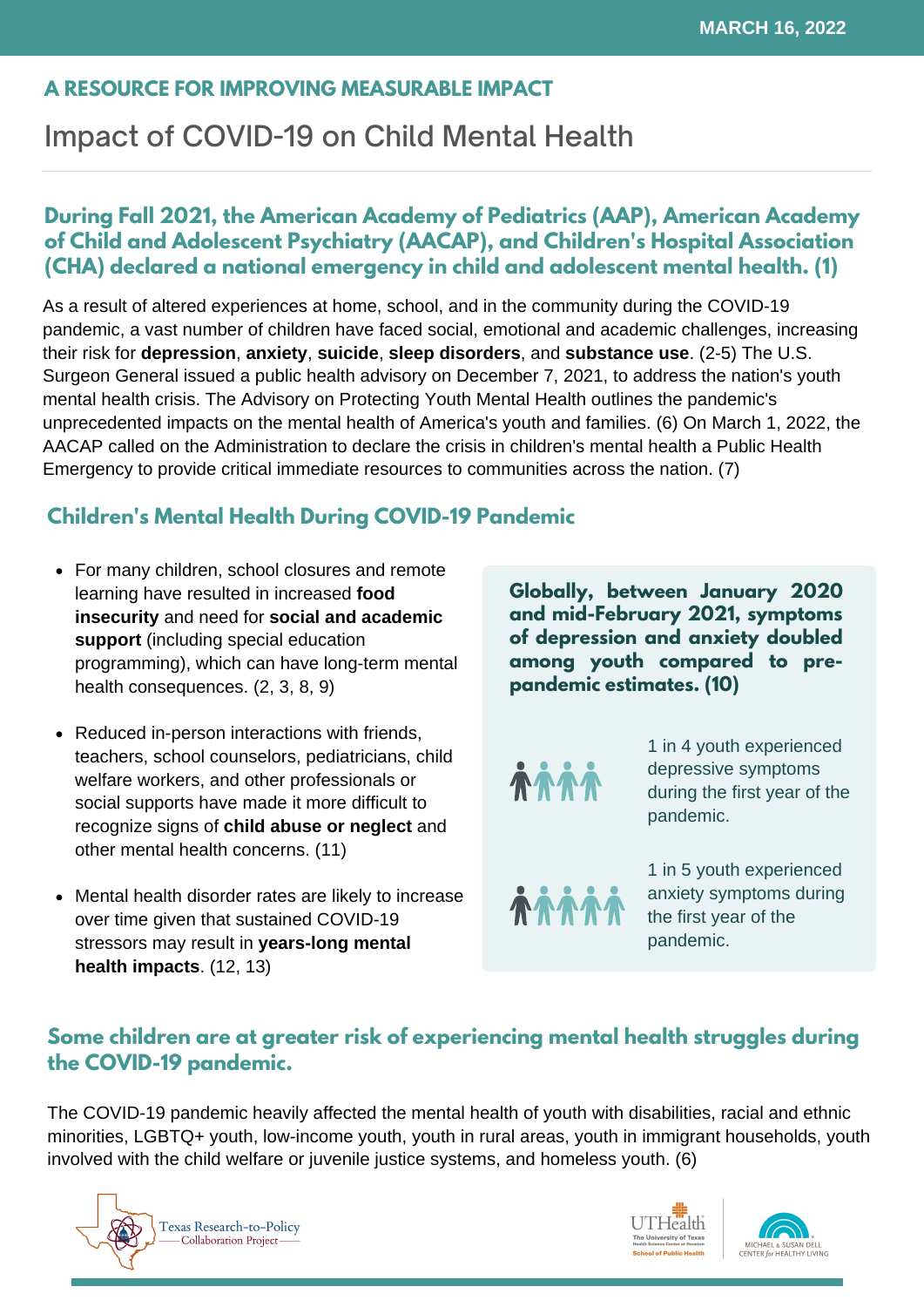#### **Risk factors for mental health struggles during COVID-19 include experiencing or having:** (11)

- Trauma (e.g., loss of a loved one)
- Mental health challenges before the pandemic
- Parents/caregivers who are frontline workers
- Disruptions to routine
- Adverse childhood experience
- Food insecuritv
- Financial or housing instability

**As of November 2021, more than 167,000 U.S. children have lost a parent or caregiver to COVID-19. (14)**

#### **Percent Increases in Emergency Department Visits During the Pandemic**



Mental health-related emergency department visits **increased 24%** among U.S. children aged 5-11 years and **31%** among those aged 12-17 years between mid-March and October 2020 compared to the same time period in 2019. (8)



**31%** Mental health-related **1999** Emergency department visits for suspected suicide attempts i**ncreased 51%** among U.S. adolescent girls and **4%** among adolescent boys in early 2021 compared to early 2019. (4)

## **Though Texas had made significant strides in funding mental health issues, there is still more to be done.**

- Among youth ages 11-21 years admitted to a Texas pediatric emergency department, odds of a **recent suicide attempt were significantly greater** in February (1.58), March (2.34), April (1.75), and July (1.77) 2020 compared with the same months in 2019, coinciding with school closures and increases in COVID-19 cases. (5)
- **67.1% of Texas children** with diagnosed major depression do not receive any mental health treatment, compared to 59.6% nationwide. (15)
- 1.9 million Texas students currently have access to Texas Child Health Access Through Telemedicine (TCHATT) services, **but not all schools and districts are enrolled in the program**. TCHATT, established in 2019 by the Texas legislature, addresses student mental health needs by providing telemedicine or telehealth programs to school districts. (16, 17)
- In 2021, Texas ranked 50th in mental health workforce availability, with a ratio of **880:1 persons to one provider**. Across the U.S., the availability of mental health workforce ranges from 160:1 to 990:1. (18) Kaiser Family Foundation (KFF) estimates that Texas has met **32.9% of our mental health professional needs**. (13)





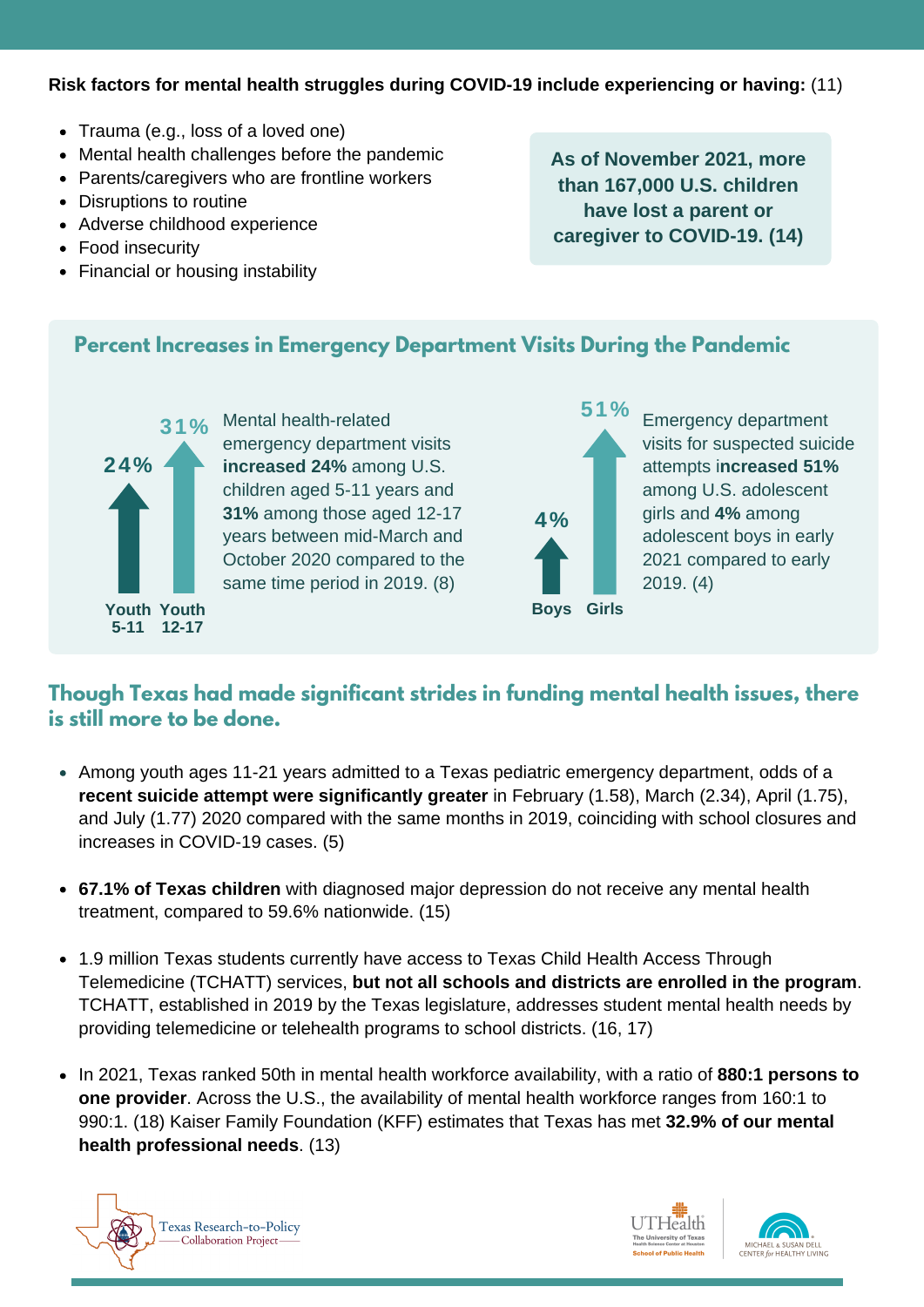## **Recommendations for Policymakers and Other Stakeholders**

Increase **access to affordable mental and behavioral health services** - including via telehealth for both adults and children.

Expand **TCHATT** to all districts, which provides telemedicine or telehealth programs to school districts to help **identify and assess the behavioral health needs** of children and adolescents and **provide access to mental health services**. (16, 17)

Provide **adequate funding** for student mental health services, CPS, early childhood programs (including Early Childhood Intervention), school nutrition programs, and community programs to support child mental health. (19)

Make **Multisystemic Therapy for Texas Youth (MST)** available in Medicaid managed care programs, add MST as a Medicaid benefit, expand MST through general revenue appropriations, and expand MST availability through the Youth Empowerment Services (YES) waiver. (20)

- Advance **equitable approaches** to deliver mental health care to youth with disabilities (e.g., phone appointments, integration of behavioral and primary care, routine check-ins with community outreach organizations). (21-24)
- Ensure **unemployment benefits** reach families and children, safeguard families from evictions during crises, and support community and school-based mental health services. (25)
- **Protect schools from closure or virtual learning** by taking preventative actions such as wearing a mask, physical distancing, and washing your hands regularly. School closures have been associated with increased mental health challenges, reduced social interaction, isolation, learning loss, reduced physical activity, and potential for increased abuse or neglect. (26, 27)
- Increase **investment in research** to identify youth mental health needs and develop innovative approaches to support child wellbeing. (11)

**Texas Child Mental Health Care Consortium's (TCMHCC) interactive database provides more information about TCHATT, including which school districts are currently active:**

<https://tcmhcc.utsystem.edu/tchatt/>

#### **Summary**

The COVID-19 pandemic has resulted in **unprecedented mental health challenges** for children and adolescents. Social isolation, absence of safety from abuse in the home, lack of academic support, loss of school-based programming, and economic instability have all contributed to **increased risk of depression**, **anxiety**, **suicide**, **substance use**, and **sleep disorders** among the youngest and most vulnerable Texans. Child and adolescent mental health needs must be addressed to ensure long-term mental and emotional health.





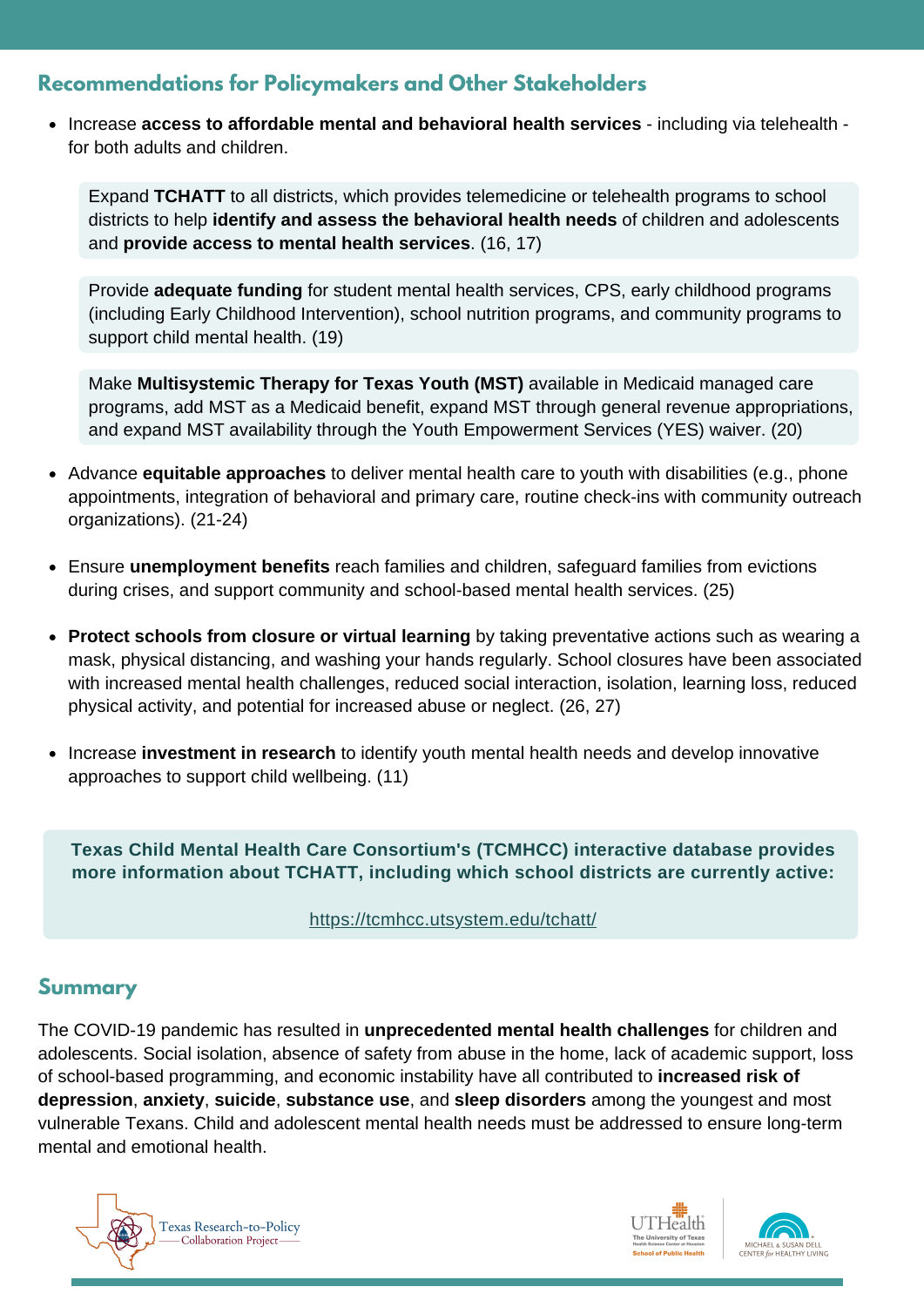## **TX RPC Network Member Content Experts**

**Sandra L. McKay, MD** University of Texas Health Science Center (UTHealth) McGovern Medical School

**Zoabe Hafeez, MD** University of Texas Health Science Center (UTHealth) McGovern Medical School

#### **Katelyn Jetelina, PhD, MPH**

University of Texas Health Science Center (UTHealth) School of Public Health in Dallas

**Alexandra (Sandra) van den Berg, PhD, MPH** University of Texas Health Science Center (UTHealth) School of Public Health in Austin

**Deanna Hoelscher, PhD, RDN, LD, CNS, FISBNPA** University of Texas Health Science Center (UTHealth) School of Public Health in Austin

**Clayton Travis, MSSW** Texas Pediatric Society

**David Lakey, MD** The University of Texas System

# **REFERENCES**

- AAP-AACAP-CHA Declaration of a National Emergency in Child and Adolescent Mental Health. American Academy of 1. Pediatrics (AAP). [https://www.aap.org/en/advocacy/child-and-adolescent-healthy-mental-development/aap-aacap-cha](https://www.aap.org/en/advocacy/child-and-adolescent-healthy-mental-development/aap-aacap-cha-declaration-of-a-national-emergency-in-child-and-adolescent-mental-health/)declaration-of-a-national-emergency-in-child-and-adolescent-mental-health/. Updated October 19, 2021. Accessed December 16, 2021.
- 2. New findings about children's mental health during COVID-19. Psychiatric Times. [https://www.psychiatrictimes.com/view/new-findings-children-mental-health-covid-19.](https://www.psychiatrictimes.com/view/new-findings-children-mental-health-covid-19) Updated October 7, 2020. Accessed December 17, 2021.
- Loades ME, Chatburn E, Higson-Sweeney N, Reynolds S, Shafaran R, Brigden A, Linney C, McManus MN, Borwick C, 3. Crawley E. Rapid systematic review: The impact of social isolation and loneliness on the mental health of children and adolescents in the context of COVID-19. *J Am Acad Child Adolesc Psychiatry*. 2020;59(11), 1218-1239. PMC32504808.
- 4. Yard E, Radhakrishnan L, Ballesteros MF, Sheppard M, Gates A, Stein Z, Hartnett K, Kite-Powell A, Rodgers L, Adjemian J, Ehlman D, Hollan K, Idaikkadar N, Ivey-Stephensen A, Martinez P, Law R, Stone DM. Emergency department visits for suspected suicide attempts among persons aged 12-25 years before and during the COVID-19 pandemic – United States, January 2019-May 2021. *MMWR*. 2021;70(24):888. PMID34138833.
- 5.Hill RM, Rufino K, Kurian S, Saxena J, Saxena K, Williams L. Suicide ideation and attempts in a pediatric emergency department before and during COVID-19. *Pediatrics*, 2021 Mar 1;147(3). Accessed January 6, 2022.
- 6.U.S. Surgeon General Issues Advisory on Youth Mental Health Crisis Further Exposed by COVID-19 Pandemic. Health and Human Services (HHS). [https://www.hhs.gov/about/news/2021/12/07/us-surgeon-general-issues-advisory-on](https://www.hhs.gov/about/news/2021/12/07/us-surgeon-general-issues-advisory-on-youth-mental-health-crisis-further-exposed-by-covid-19-pandemic.html)youth-mental-health-crisis-further-exposed-by-covid-19-pandemic.html. Updated December 7, 2021. Accessed December 16, 2021.